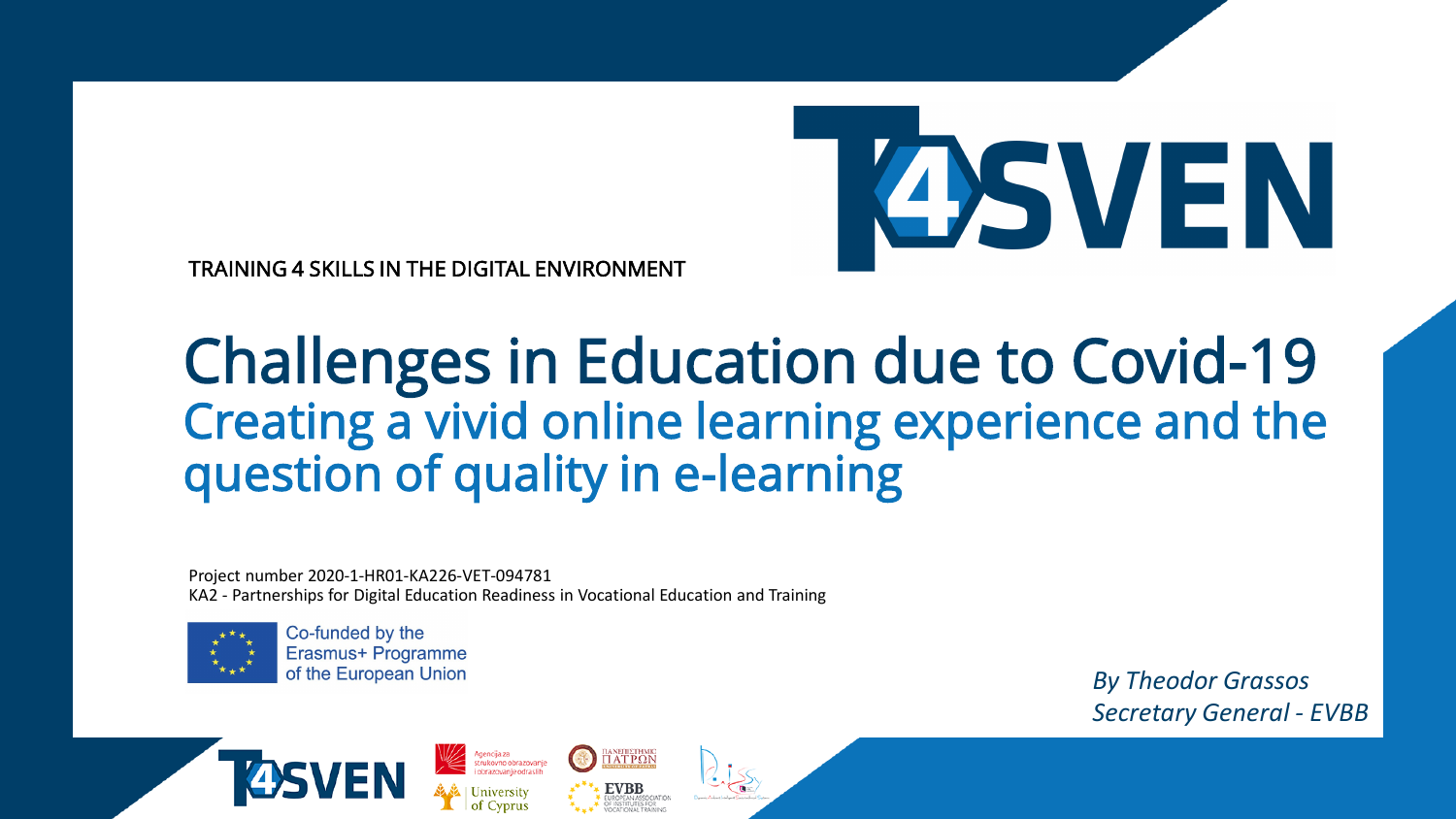

#### EVBB PEAN ASSOCIATION OF EI URO UTES FOR VOCATIONAL TRAINING **INST**

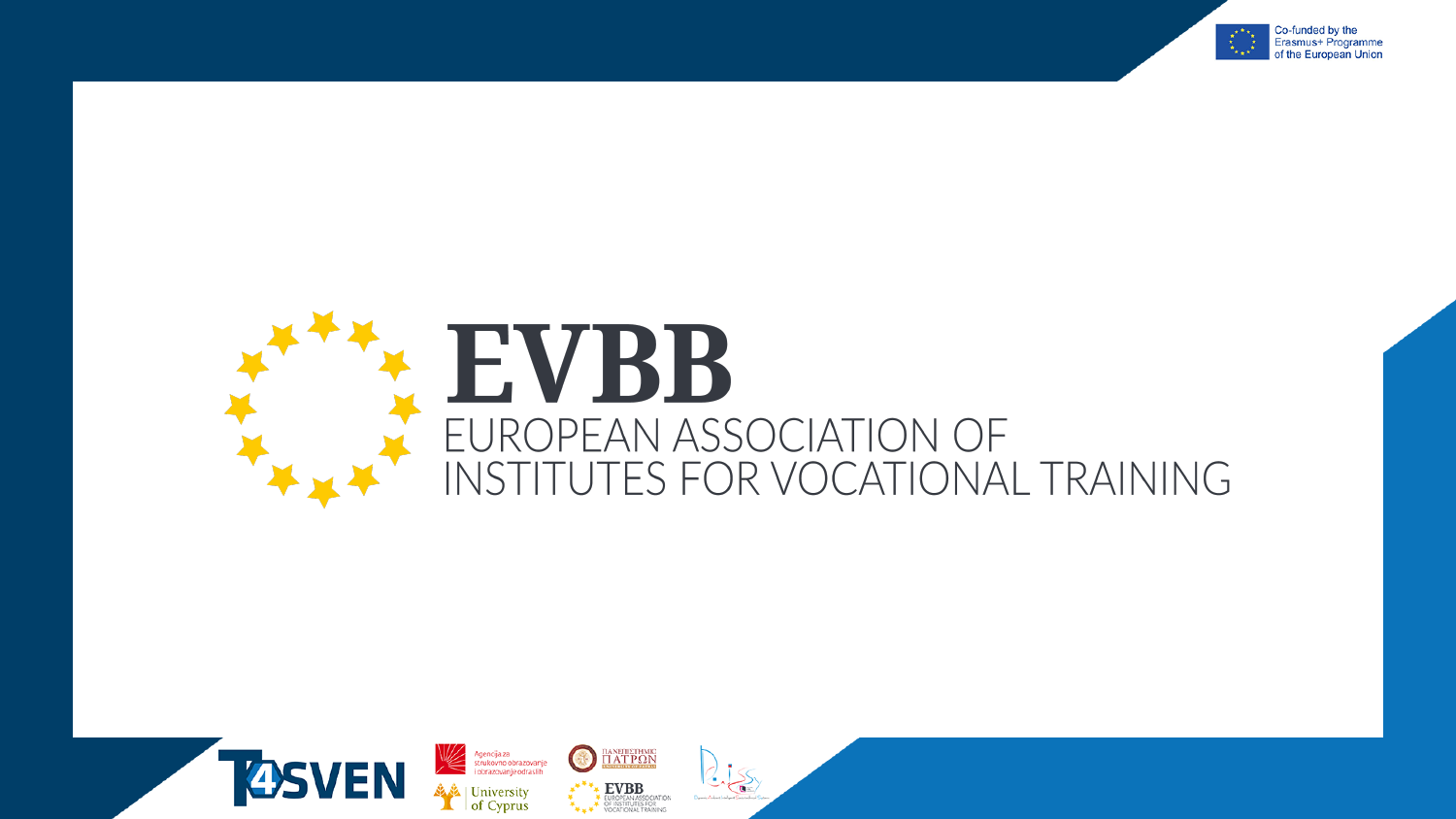

# **Objectives**

Promote networking and cooperation on employment and education at the EU level

Liberal education in terms of social & economic issues – empower individuals to be a **responsible citizen** as well as to live a **self-determined life**

**European network** of educational training providers, higher education institutions active at national or regional level  $\rightarrow$  which have the joint goal to **assure quality & foster Excellence** in education and training at a European and international level

30/09/2021 3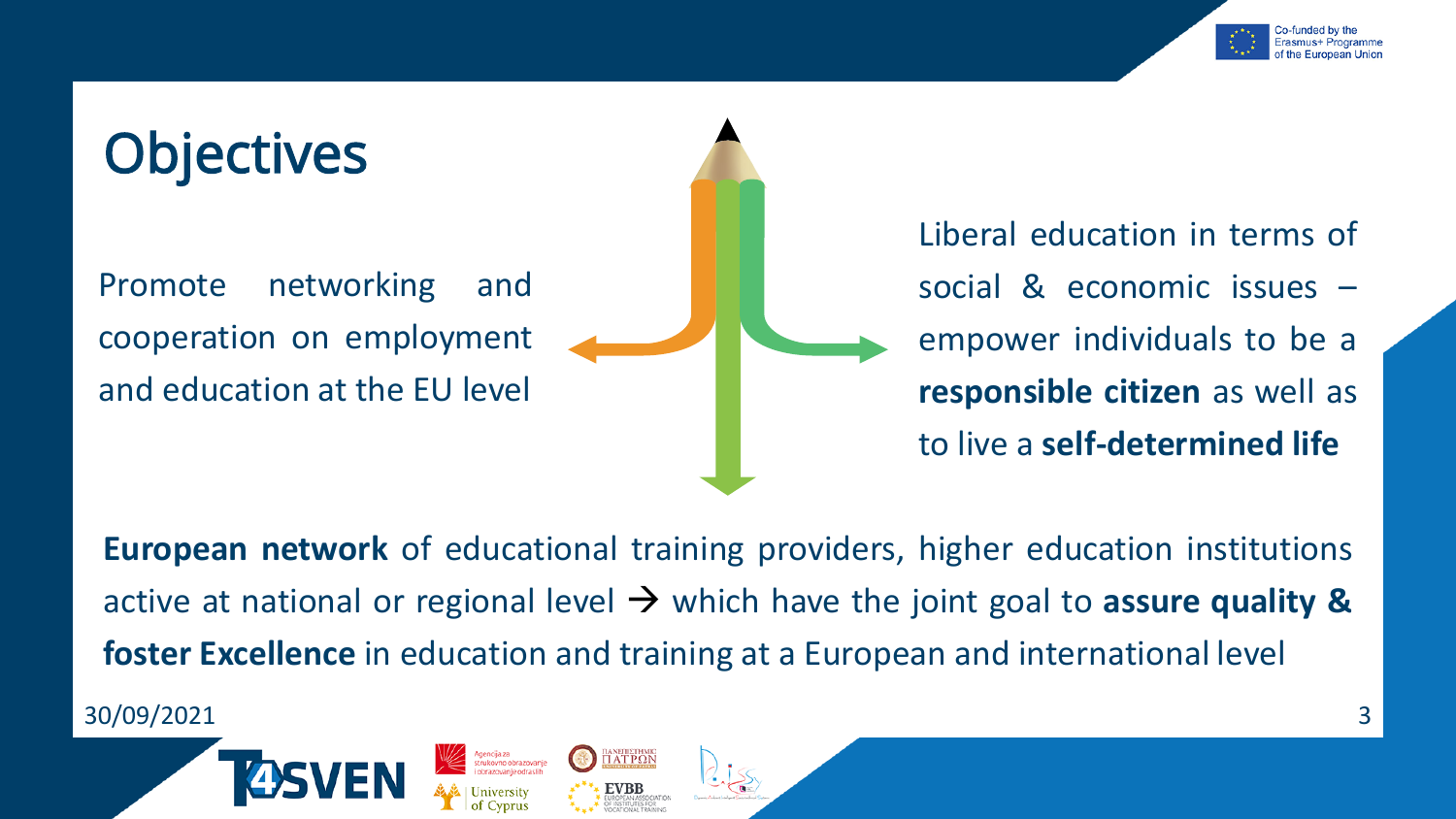

# Members

- More than 120 VET and Higher Education institutes
- From 35 European countries, Africa, Israel, Vietnam and Sri Lanka

**4S** 

VEN



 $\frac{\text{maximize} \text{HMC}}{\text{HAT P}\Omega\text{N}}$ 

**EVBB**<br>EUROPEAN ASSOCIATION<br>OF INSTITUTES FOR<br>VOCATIONAL TRAINING

Agencija za<br>strukovno obrazovanje<br>i obrazovanje odraslih

University of Cyprus

#### 30/09/2021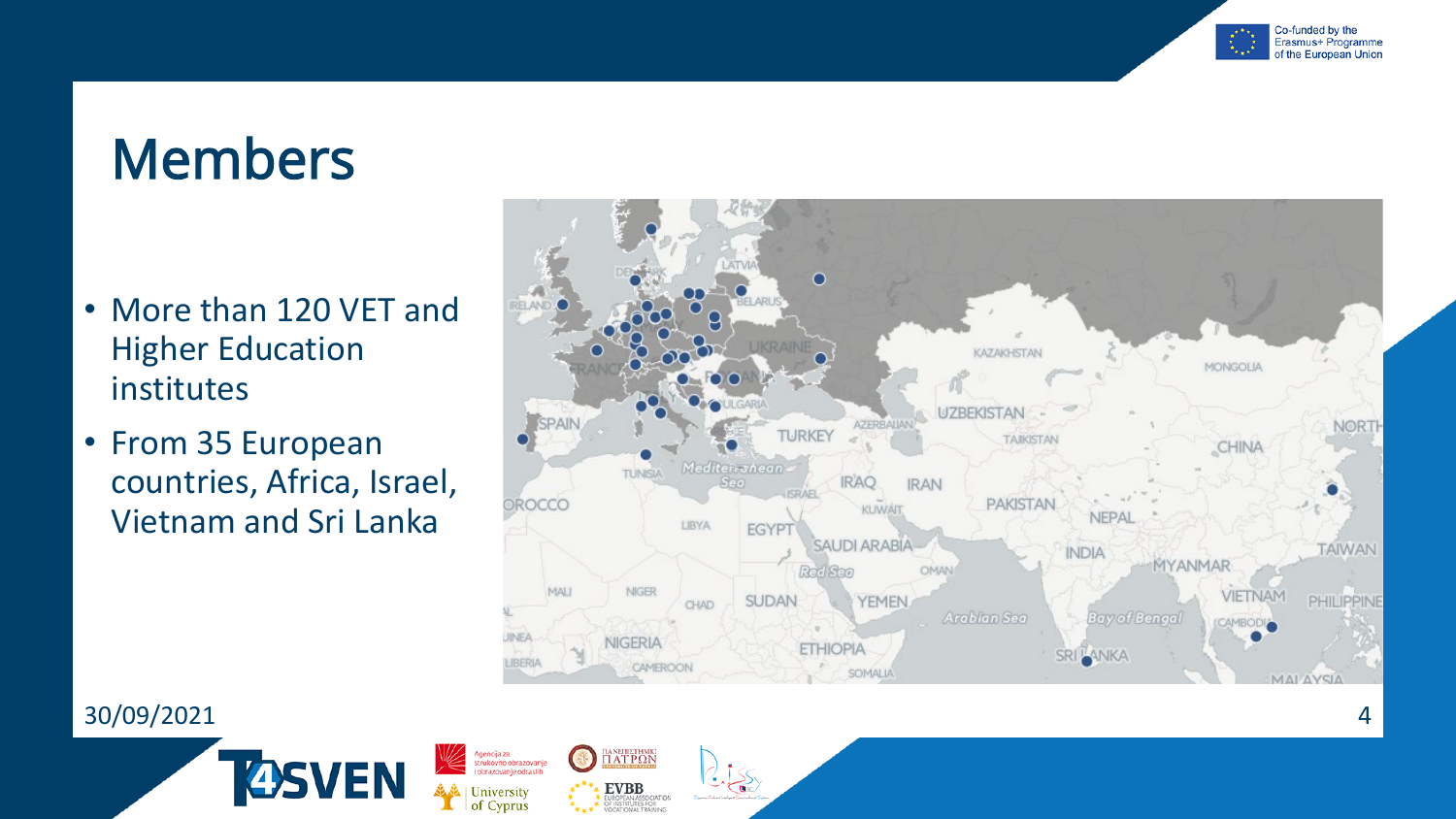

# Working with / Partner of:



**EVBB** 

EUROPEAN ASSOCIATIO<br>OF INSTITUTES FOR<br>VOCATIONAL TRAINING

**University** 

of Cyprus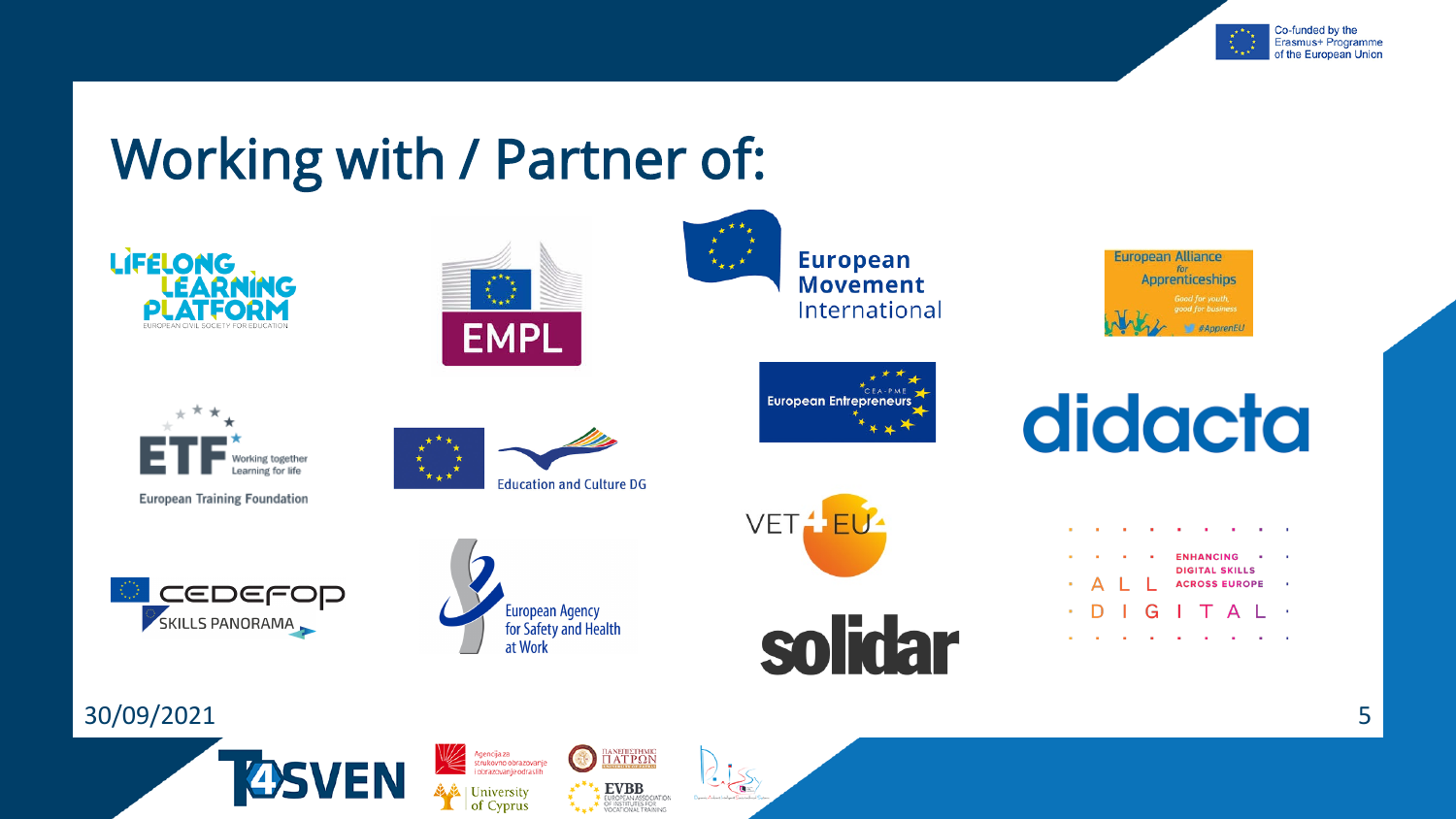

**Chapter 1** The Pandemic

**Chapter 2** Impact on Education

**Chapter 3** Challenges for Teachers /



Agencija za<br>strukovno obrazovanje<br>i obrazovanje odraslih

| University of Cyprus

EN

 $\frac{\prod A N E \prod E \prod M C}{\prod A \prod P \Omega N}$ 

EVBB<br>EUROPEAN ASSOCIATION<br>VOCATIONAL TRAINING

 $\bigodot$ 

# **Education**

# The Question of Quality

**Chapter 5** What's to be done?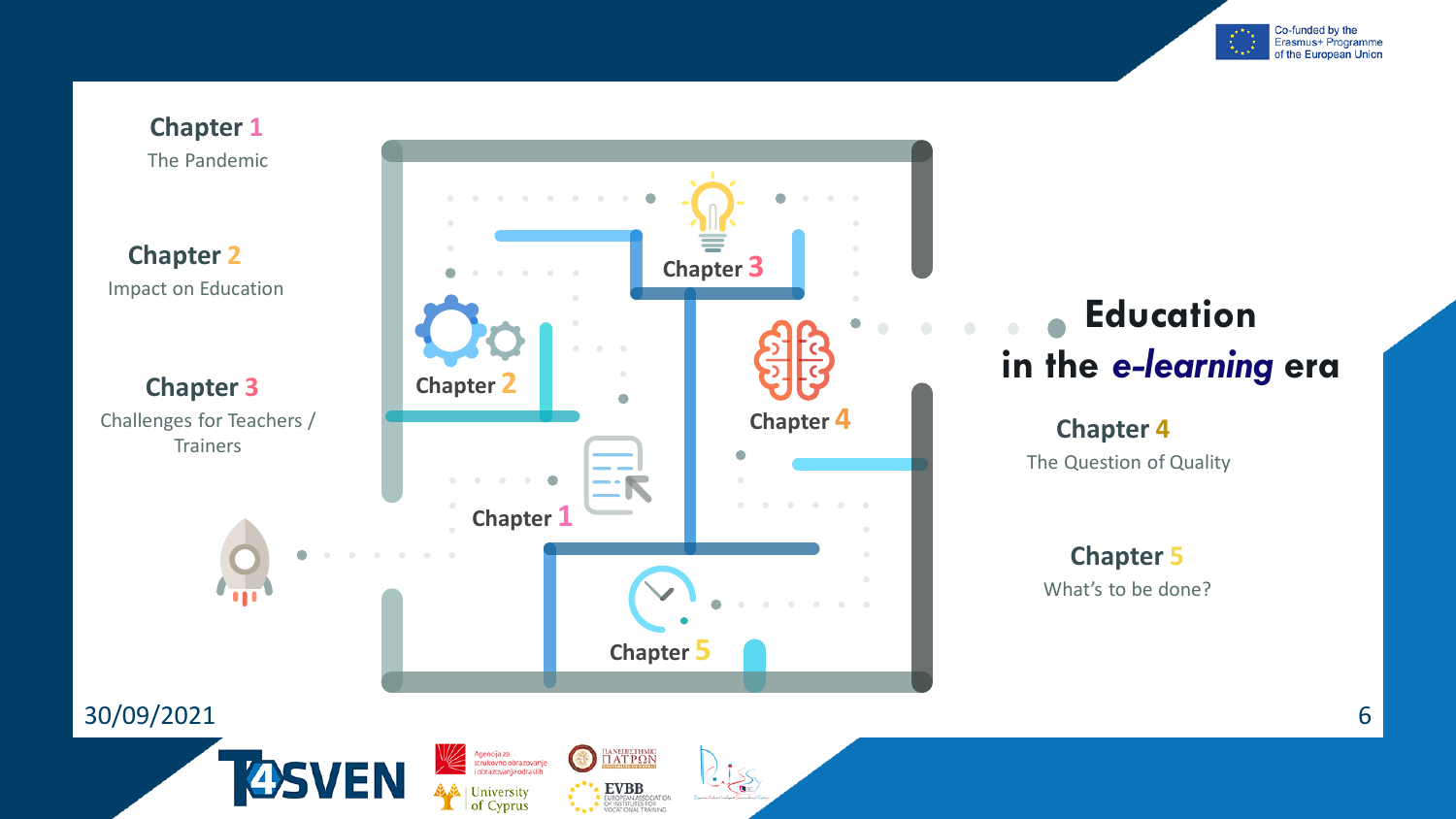

# Chapter 1 - The Pandemic

## • **Covid-19 Pandemic Affects:**

- $\triangleright$  More than 200 countries
- **► 94% of learners**
- $\geq 1.5$  billion students
- $\triangleright$  63 million educators

We had to instantly modify our f2f academic practices



*Screenshot of interactive dashboard created by World Bank*

## • **According to PISA, in European Countries:**

Agencija za<br>strukovno obrazovanje<br>i obrazovanje odraslih

 $\geq$  > 95% of students report that they have a computer to use for studying at home

About 91% reports that the have access to a quiet place to study

ianetiezthmic<br>T AT P Q N

EVBB

#### 30/09/2021 7

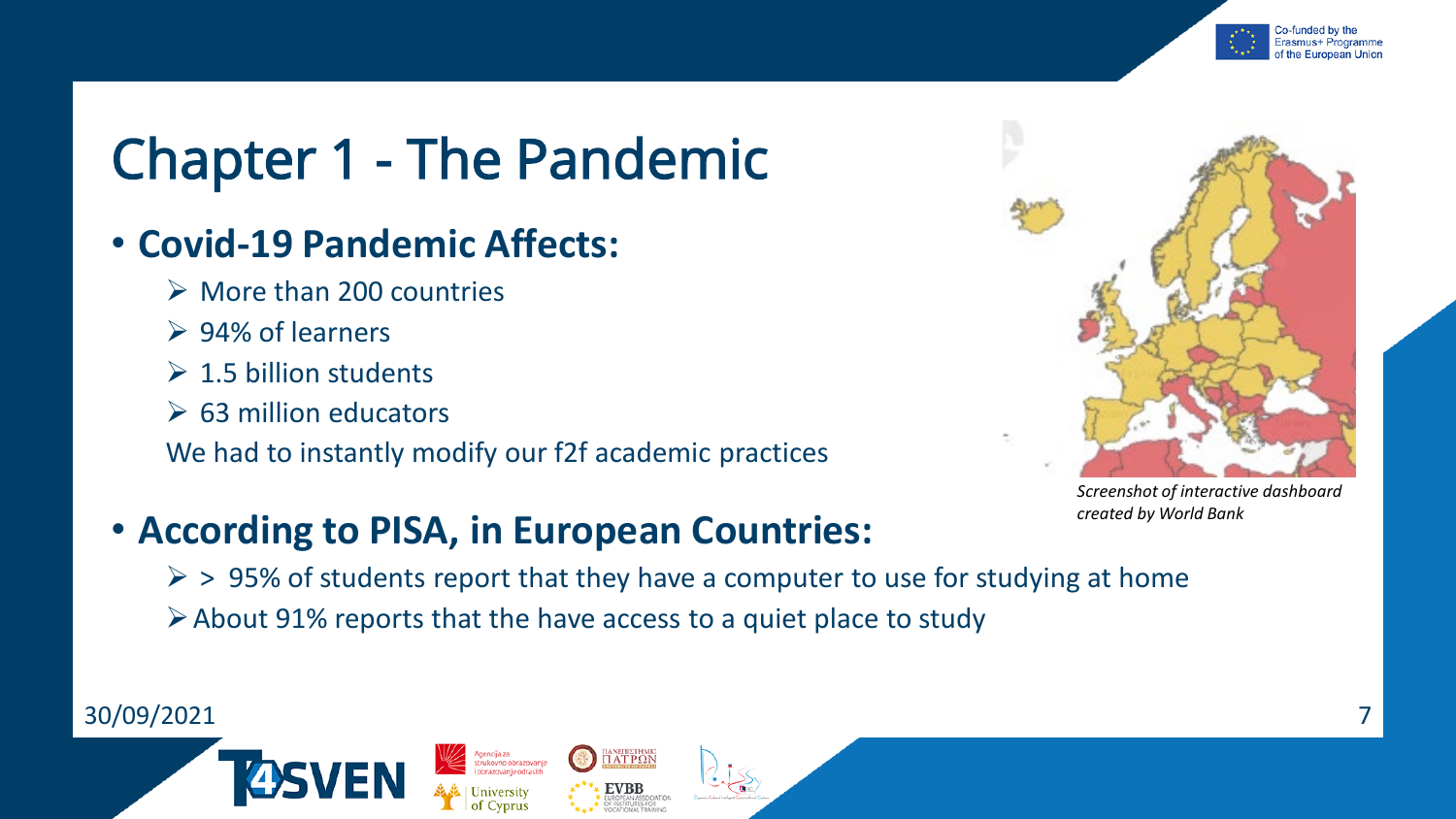

# Chapter 2 – Impact

**Disruption in Education**

- **Social distancing and travel restrictions**. Students, including WBL, are not able to learn in classrooms, school workshops or workplaces
- **Practical aspects cannot be effectively delivered** because of a lack of access to tools, materials, equipment and machinery
- In health care, where some medical schools are being advised to **diminish training intensity** because of health risks **while nursing students to graduate early** to fulfill immediate labour market demand

ianetiezthmic<br>T AT P O N

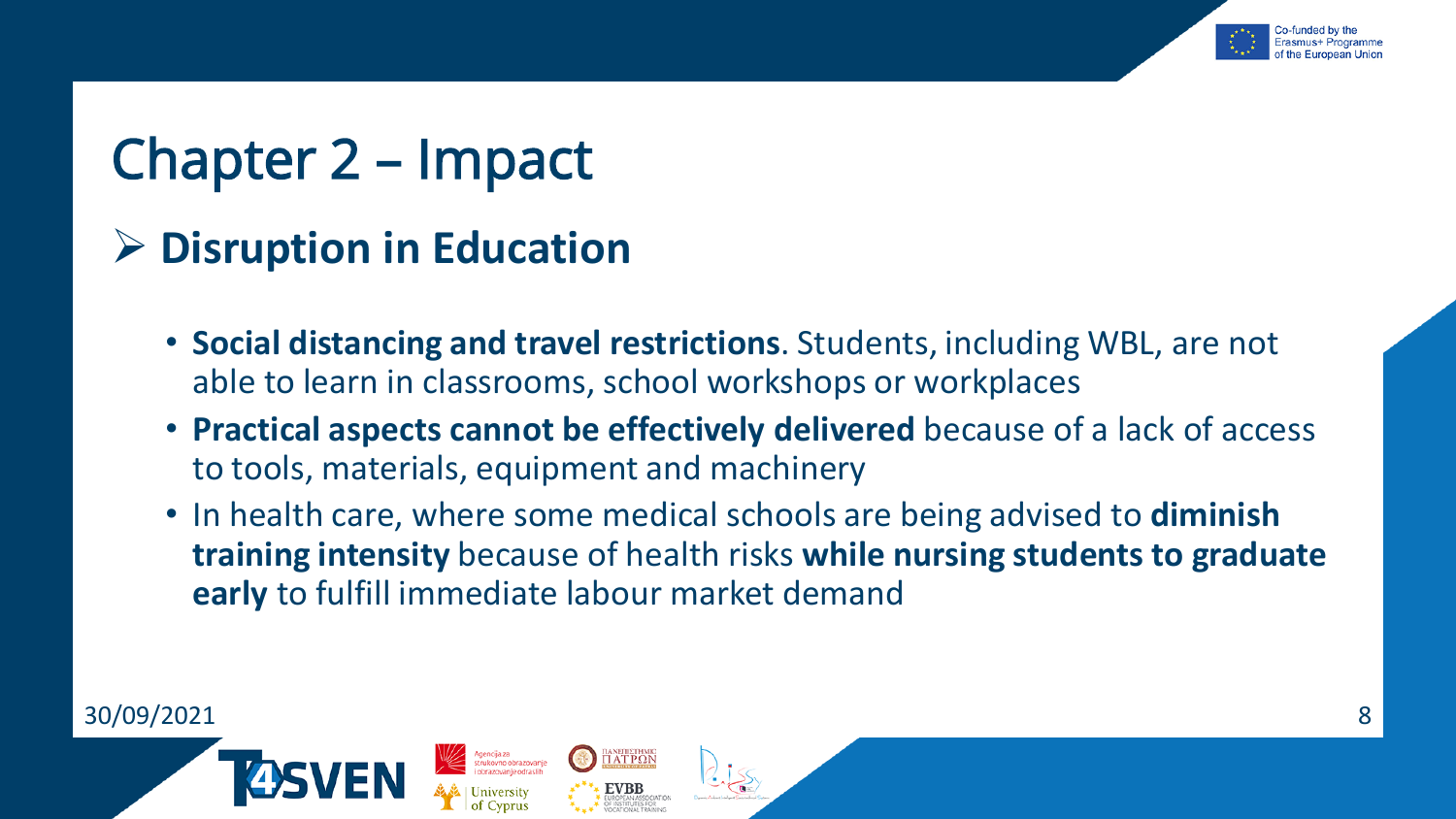

# Chapter 2 – Impact

## **Cuts in Employment / Practical Training offers**

ianeπiethmic<br>T AT PΩN

- **Some professions are unable to work. Challenges in sectors** such as hospitality, tourism, aviation and leisure services where demand is reaching historical lows
- **Unable to offer or maintain practical training** due to not only a lack of staff to provide training, but also a lack of financial resources.

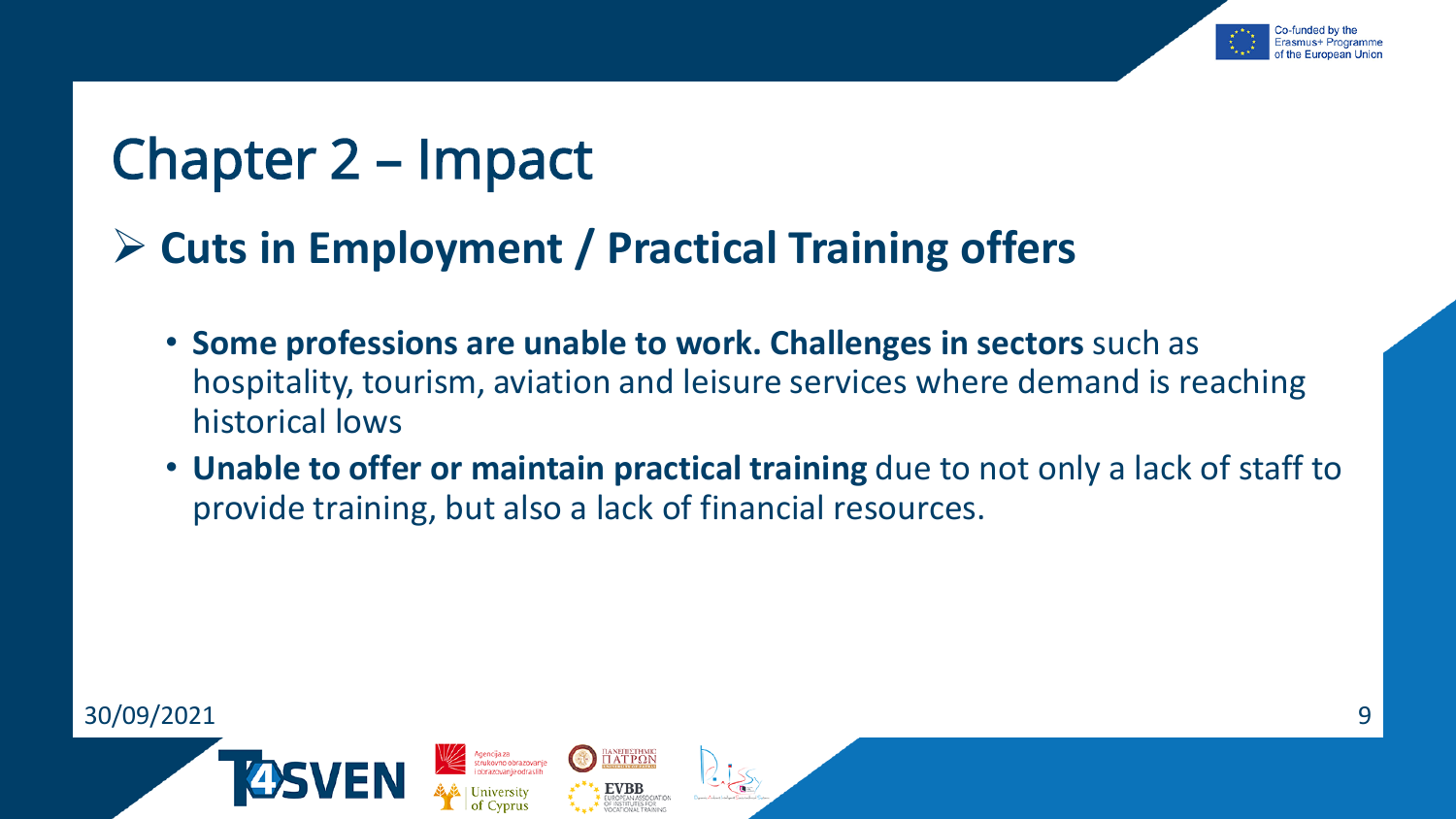

# Chapter 2 – Impact

- **Inequalities arised**
	- **Large Educational Providers have been able to adapt rapidly** increasing their online content and upskilling their teachers**.**
	- **Regional / Local Institutes** have not been able to follow the trends and support their students due to social distancing.

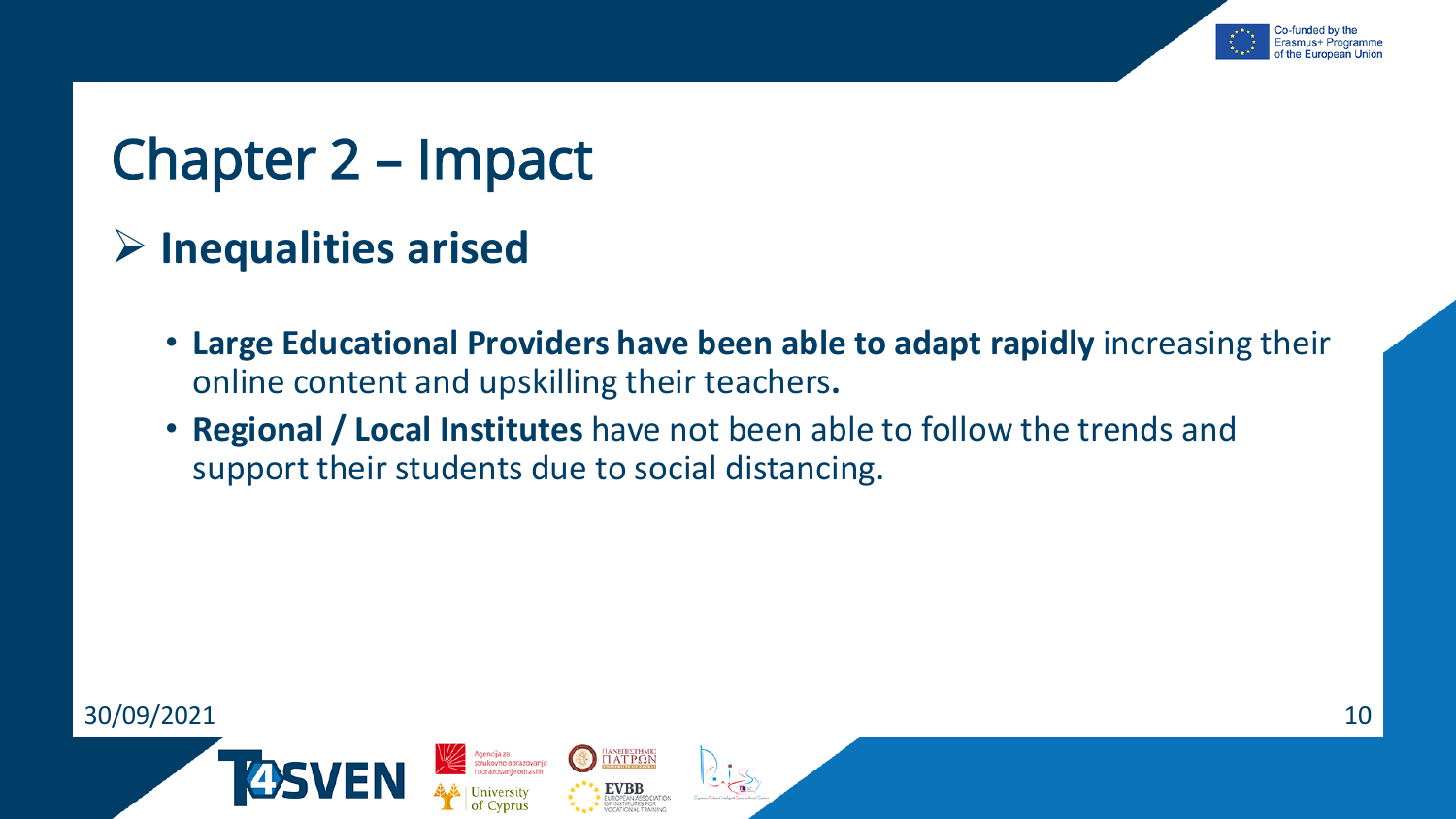

# Chapter 3 – Challenges for Teachers / Trainers

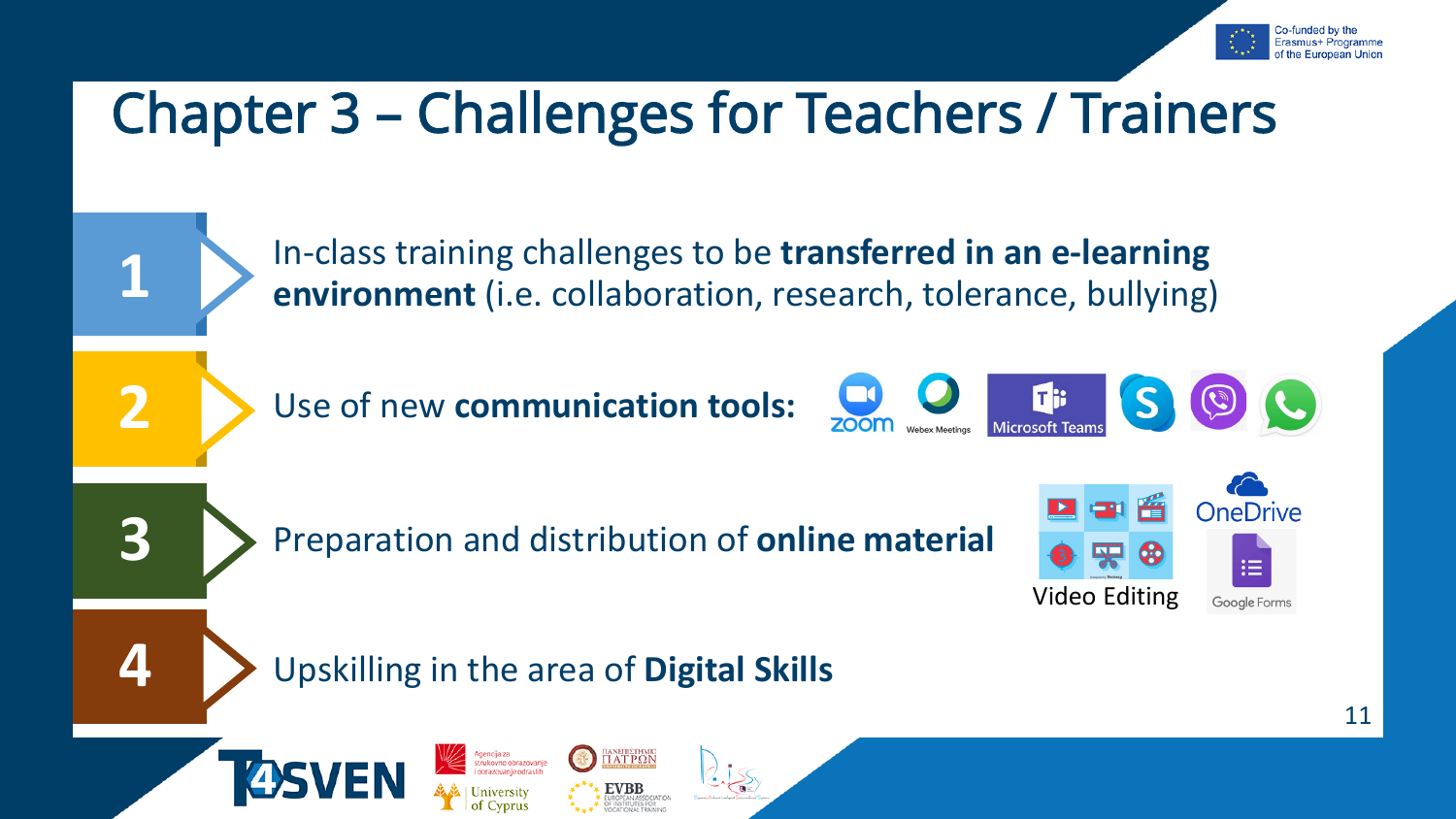

# Chapter 4 – The Question of Quality

Some HEIs use distance learning for a longer period. But most of the Educational Systems are not used deliver online

The design and delivery of in-class trainings have been subject of Quality Frameworks but e-learning is not widely covered, creating a gap that affects the delivery of training in the covid and post-covid period.

The direct transfer of QA mechanisms used can not be achieved, since HE Trainings include also Technical Professions and are complicated, including WBL and other variables that need to be taken into consideration when designing and delivering training courses online.

30/09/2021 12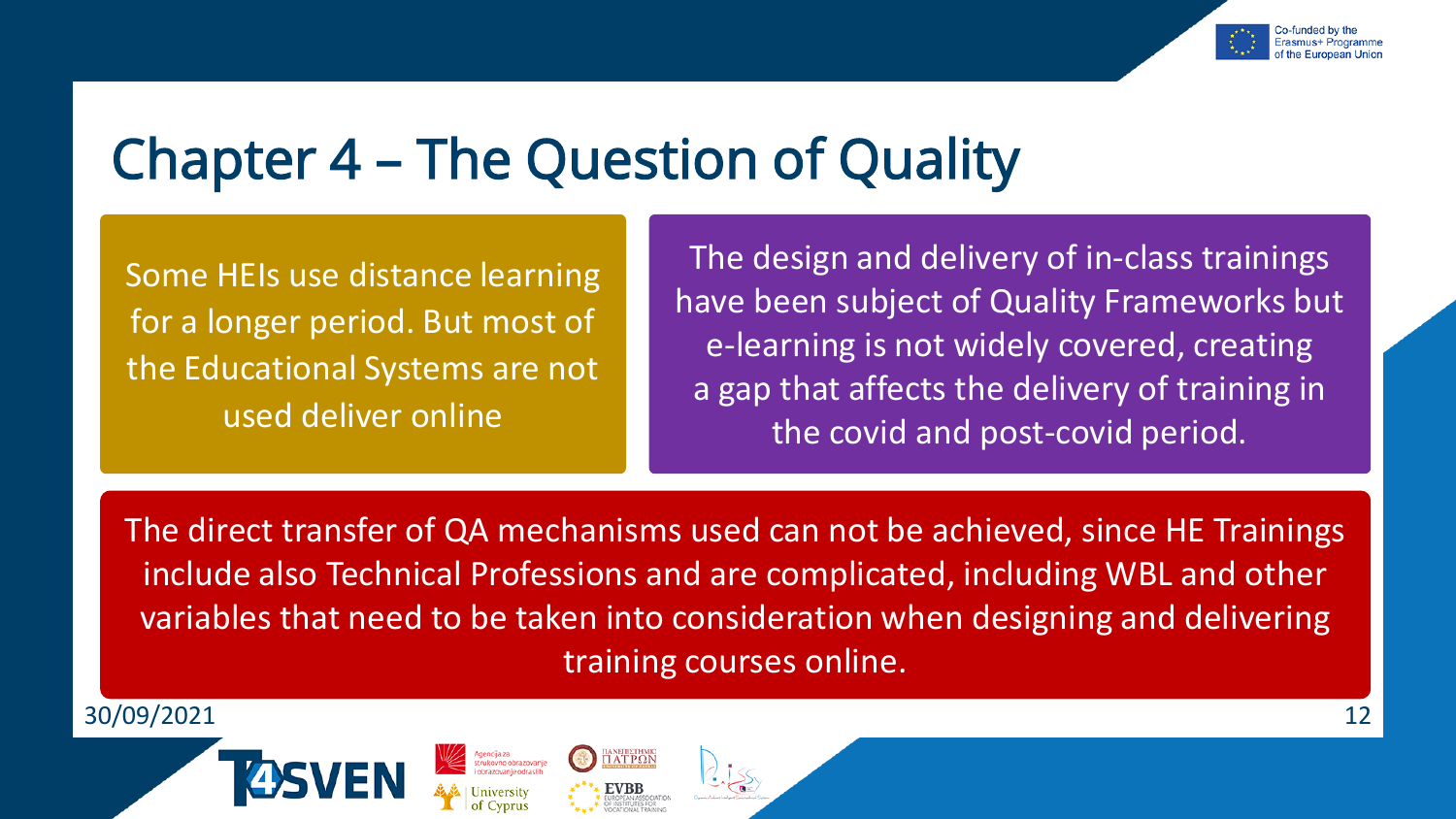

# Chapter 4 – The Question of Quality



**1- Material/content**

Material must be authentic, clear and appealing Guidelines for the selection and production of material have to be established

**2- Structure/virtual environment**

On-line learning experience based on pedagogical needs and aligned to the Institutions Technical Capacity

- **3- Communication, cooperation and interactivity**
- Cooperation / collaboration techniques to be used (synchronous / asynchronous)

**4- Students Assessment** 

aneπiΣthmic<br>I AT PΩN

Creation of a fair, flexible and pedagogically justified assessment encouraging creativity, critical thinking and in-depth knowledge of the subject

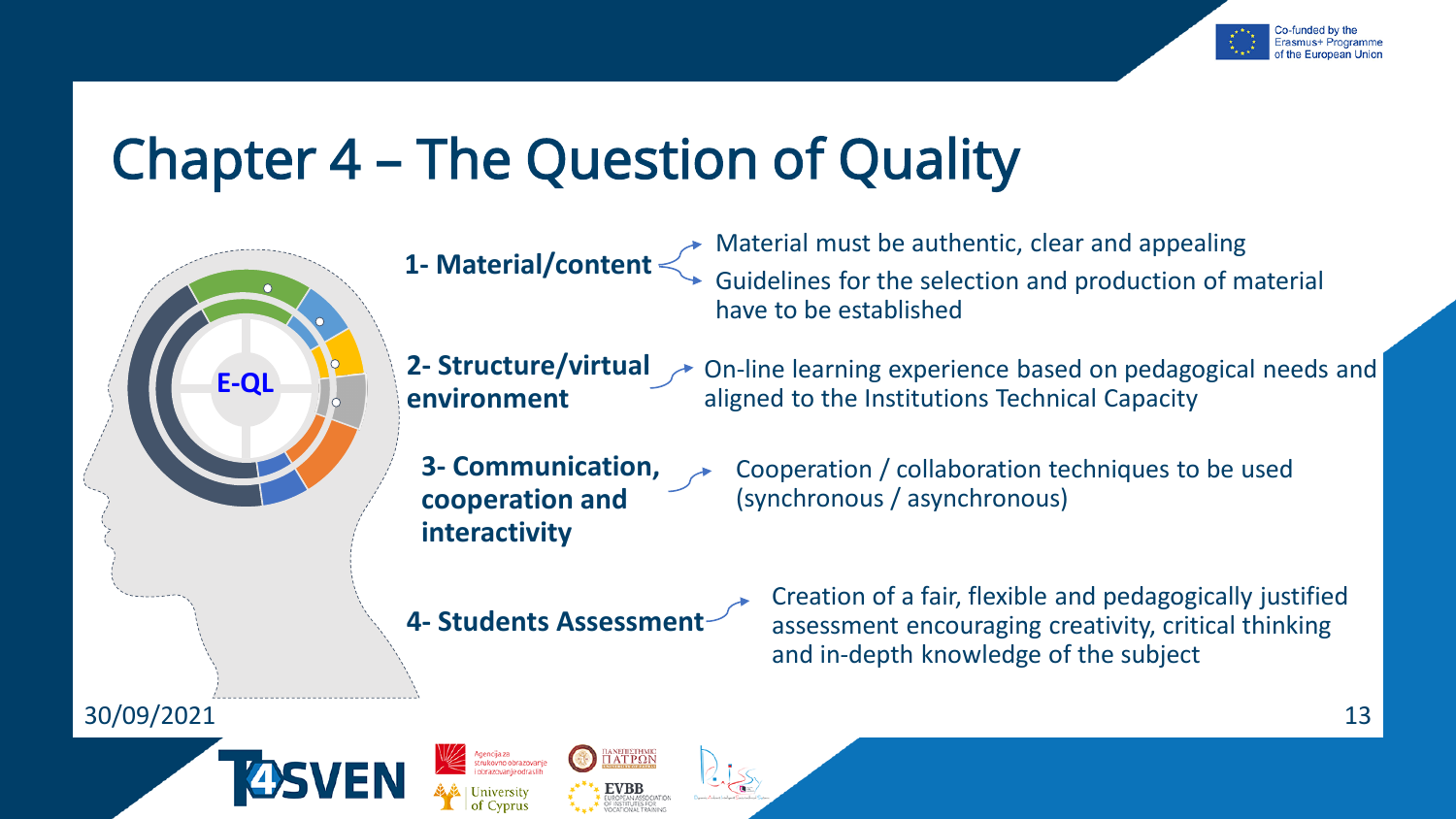

# Chapter 4 – The Question of Quality



**5- Flexibility and adaptability**

> **6- Support (student and staff)**

Flexible features (time of access, number of participants, etc.) based on students' needs and demands

Access to services (i.e. library and mentoring

**7- Staff qualifications and experience**

πaneπiethmic<br>ΠΑΤΡΩΝ

**EVBB** 

Upskilling in the use of ICT and the understanding of how students learn through different media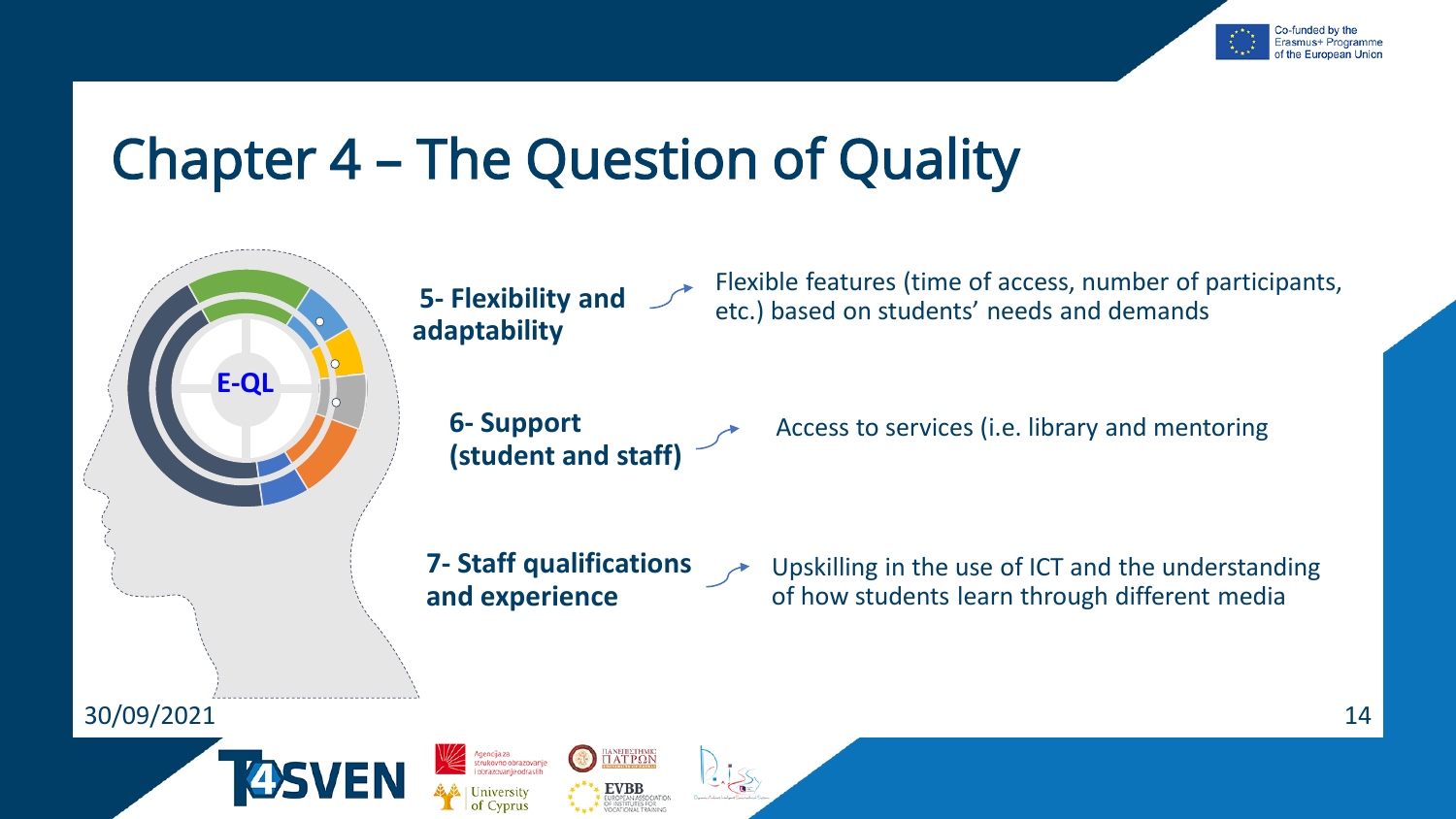

# Chapter 5 – What's to be done?

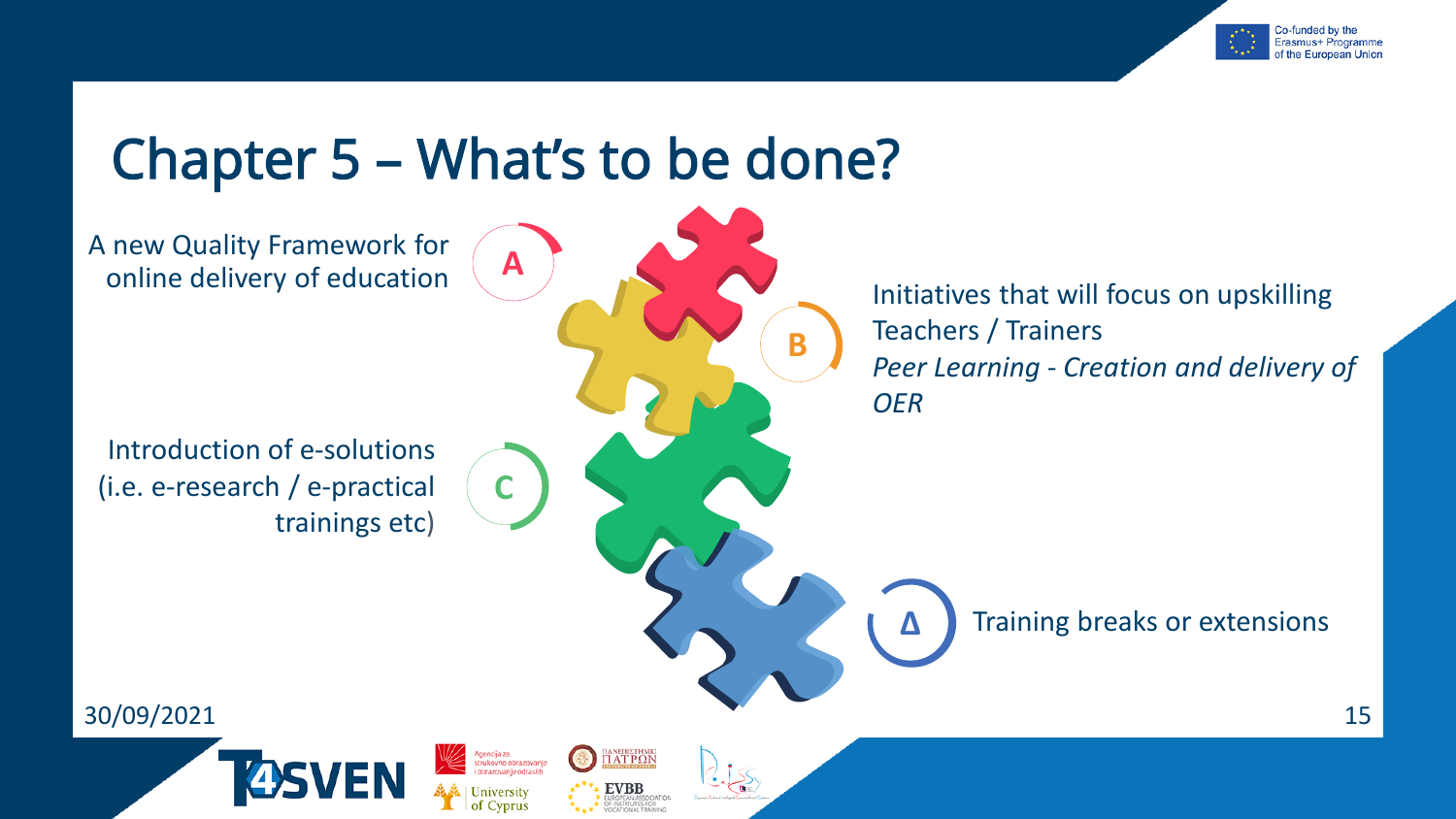

# Chapter 5 – What's to be done?

#### **Umbrella Organizations to create and deliver solutions**

Encouraging and supporting Educational providers in making use of distancelearning tools wherever possible to ensure the continuity of learning.

### **Use if DigiComp2 in the delivery of trainings to Teachers/Trainers**

- 1. Information and Data Literacy
- 2. Communication and collaboration (all target groups)
- 3. Creation of Digital Content
- 4. Safety

πaneπiethmic<br>ΠΑΤΡΩΝ

**EVBB** 

Agencija za<br>strukovno obrazovanje<br>i obrazovanje odraslih

5. Problem solving in digital environments